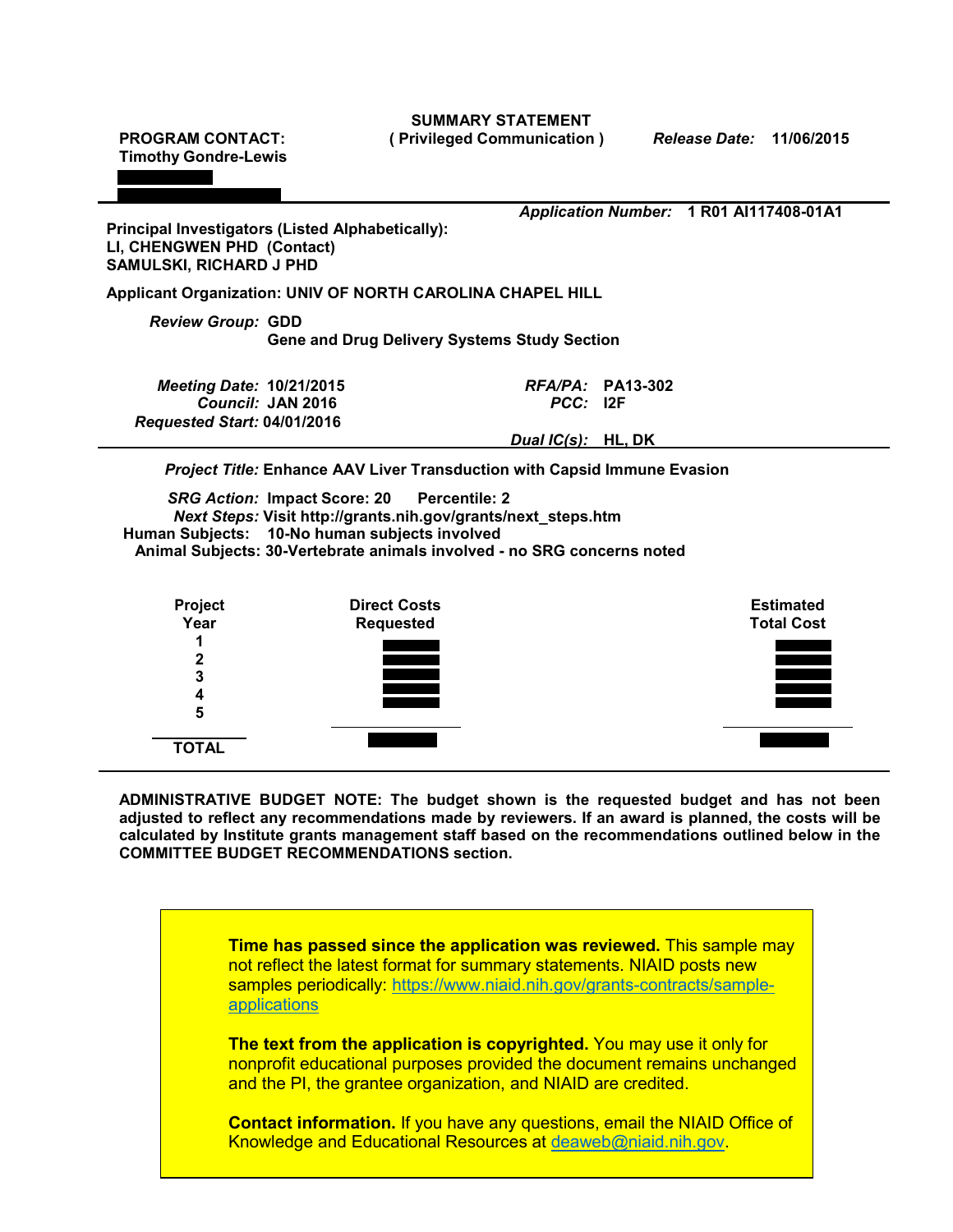## **1R01AI117408-01A1 Li, Chengwen**

#### **BUDGETARY OVERLAP**

**RESUME AND SUMMARY OF DISCUSSION:** The applicants propose to identify methods to prevent immune system clearance of hepatocytes transduced with adeno-associated virus (AAV) vectors by examining the role of empty capsids in the immune response, modifying AAV capsid antigen presentation and identifying new AAV vectors capable of avoiding the capsid-specific cytotoxic T lymphocyte (CTL) response through a directed evolution approach. The research was thought to be highly significant because of the importance of overcoming the immune response to AAV gene therapy for successful treatment of diseases such as hemophilia. The innovative concepts of exploring the CTL response and the role of empty capsids in the AAV immune response, thorough experimental plan and outstanding investigative team that includes a world leader in AAV gene therapy are among the other strengths of the application discussed by the panel. Questions were raised about the suitability of mouse models for identifying immune responses that will be relevant to humans. Reviewers disagreed about the necessity for testing multiple capsid mutants. Overall, reviewers agreed that the strengths outweigh the weaknesses and rated the application likely to have high impact on the field of AAV gene therapy.

**DESCRIPTION:** Adeno-associated virus (AAV) vector has been successfully applied in phase I clinical trials in hemophilia B patients with liver targeting. However, these studies have suggested that AAV capsid specific cytotoxic T lymphocytes (CTL) have the potential to eliminate AAV transduced hepatocytes and result in the therapeutic failure. Our prior studies have demonstrated that AAV capsid antigen presentation is dose-dependent and requires capsid ubiquitination for proteasome mediated degradation. The contamination of empty virions in AAV preparation inhibits transduction from full particles of AAV vectors and potentially increases the risk of virus capsid antigen load. In this proposal we will investigate capsid antigen presentation from AAV empty virions and the effect of empty particles on antigen presentation from full virus transduction (Aim 1). To decrease antigen presentation on AAV transduced cells for avoiding capsid specific CTL-mediated elimination, it has been proposed to modify the AAV capsid surface or apply proteasome inhibitors to enhance AAV transduction while lowering the effective dose or to escape capsid ubiquitination. We will study the effect of AAV mutants and proteasome inhibitors on AAV capsid antigen presentation (Aim 2). It is well-known that the transduction of AAV vectors in mouse models does not always translate into the human. Finally, we will explore the directed evolution approach combined with a rational design strategy to isolate AAV vectors with human hepatocyte specific tropism and the ability to evade a capsid specific CTL response in humanized mice (Aim 3). Elucidation of AAV empty capsid antigen presentation in vivo and the development of an AAV vector with enhanced human liver transduction and CTL immune-evasion will allow us to design safer and more effective strategies that address the current clinical complications for human liver gene therapy using AAV.

**PUBLIC HEALTH RELEVANCE:** Having demonstrated that AAV capsid antigen presentation is dosedependent and requires proteasome mediated degradation, and modification of the AAV capsid surface induces enhanced AAV transduction while lowering the effective dose or decreases capsid antigen presentation, we will explore to develop AAV mutants with the ability to evade capsid specific CTL mediated elimination and with human hepatocyte tropism. This study will allow us to design safer and more effective strategies for human liver gene therapy using AAV.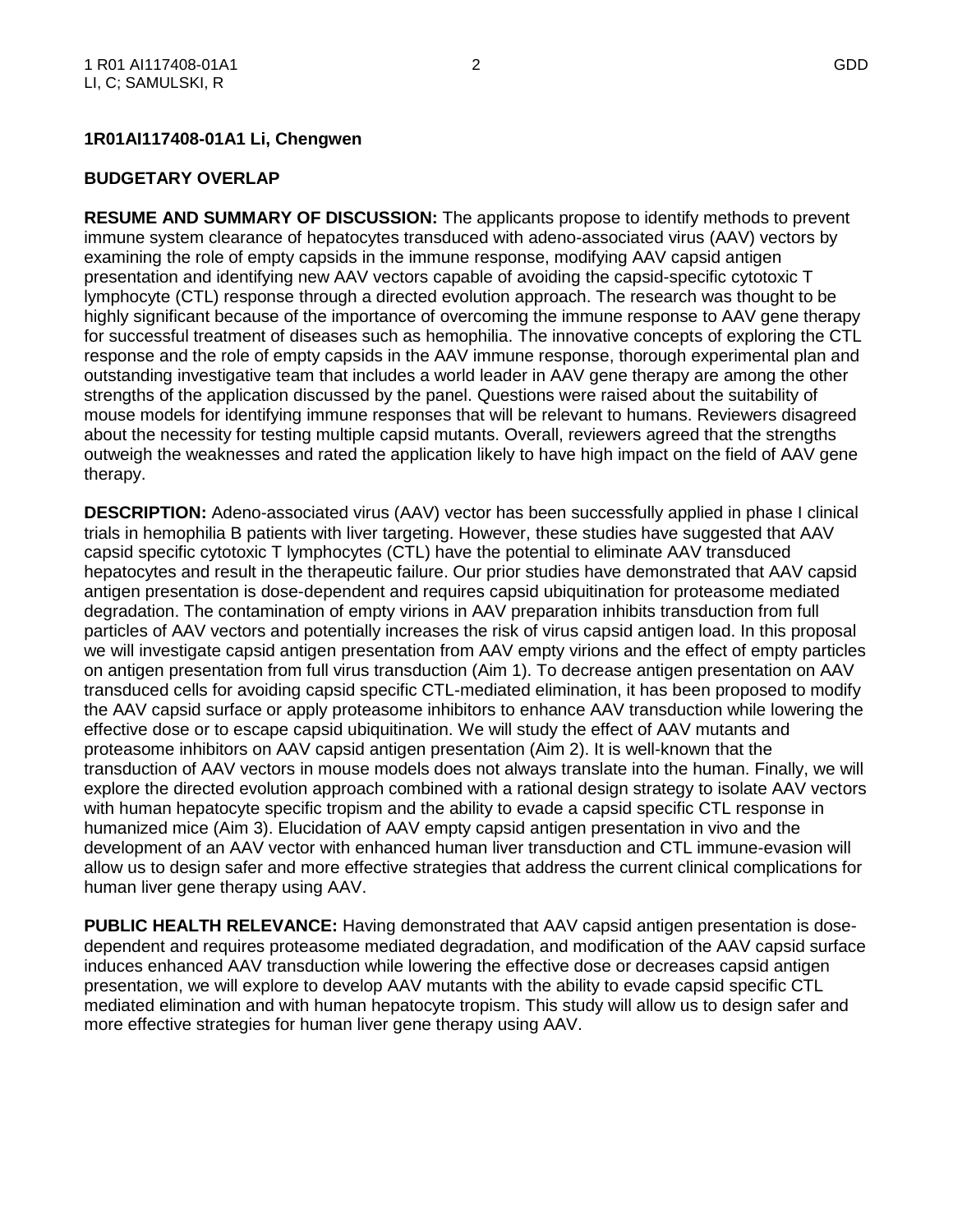#### 1 R01 AI117408-01A1 3 GDD LI, C; SAMULSKI, R

## **CRITIQUE 1:**

Significance: 3 Investigator(s): 2 Innovation: 3 Approach: 3 Environment: 1

**Overall Impact:** The investigators hypothesize that the AAV-mediated T cell response is dependent on the capsid dose response. The investigation will evaluate these types of responses and determine if they can be mitigated by reducing the empty capsids present in rAAV vector preparations. In addition, these T cell responses are dependent on capsid proteasome interactions and capsid ubiquitination. The investigators will use AAV capsid libraries that will lead to the creation of vectors with optimized human hepatocyte transduction and reduced immunogenicity. To do this, the investigators will study AAV antigen (Ag) presentation after exposure to various doses of empty capsids and or empty/full capsids. They will establish class I vs. II Ag presentation via use of two different knockout mouse strains. The importance of proteasome inhibitors and capsid ubiquitination will be evaluated. Ultimately novel AAV capsids will be isolated in a humanized mouse models. Variants found to be robust at transducing human hepatocytes in these mouse models will be further evaluated in B6 mice for their antigenicity. There is enthusiasm for attempting to define the parameters that are responsible for the T cell-mediated response in humans infused with various AAV vectors. There is real concern that the immune responses observed in the mouse models will not accurately predict the human condition as mice or any other animal models tested to date do not stimulate similar responses. Nevertheless, this proposal may ultimately provide additional insights into this important yet unexplained process as well as provide new AAV vectors that may have reduced immunogenicity in humans.

## **1. Significance:**

## **Strengths**

- The cell-mediated immune response in humans treated with AAV vectors remains a challenge and a better understanding of how AAV induces such responses will be an important step forward in developing a means to overcoming this limitation.
- While it may be obvious to some, the value of removing empty capsids from clinical grade AAV vectors remains controversial. Thus, providing solid data to support the removal of empty capsids is important to the field.
- Evaluating the T cell response in mice may provide important insights with the caveat listed below.

#### **Weaknesses**

- Although there has been great effort, no one has created an animal model that recapitulates the events that occur in humans. Thus it is not possible to know whether the events studied will be relevant to humans.
- The parameters that reduce antigen presentation may be inherently linked to efficacy and if so, capsids that have reduced immunogenicity may have reduced transduction.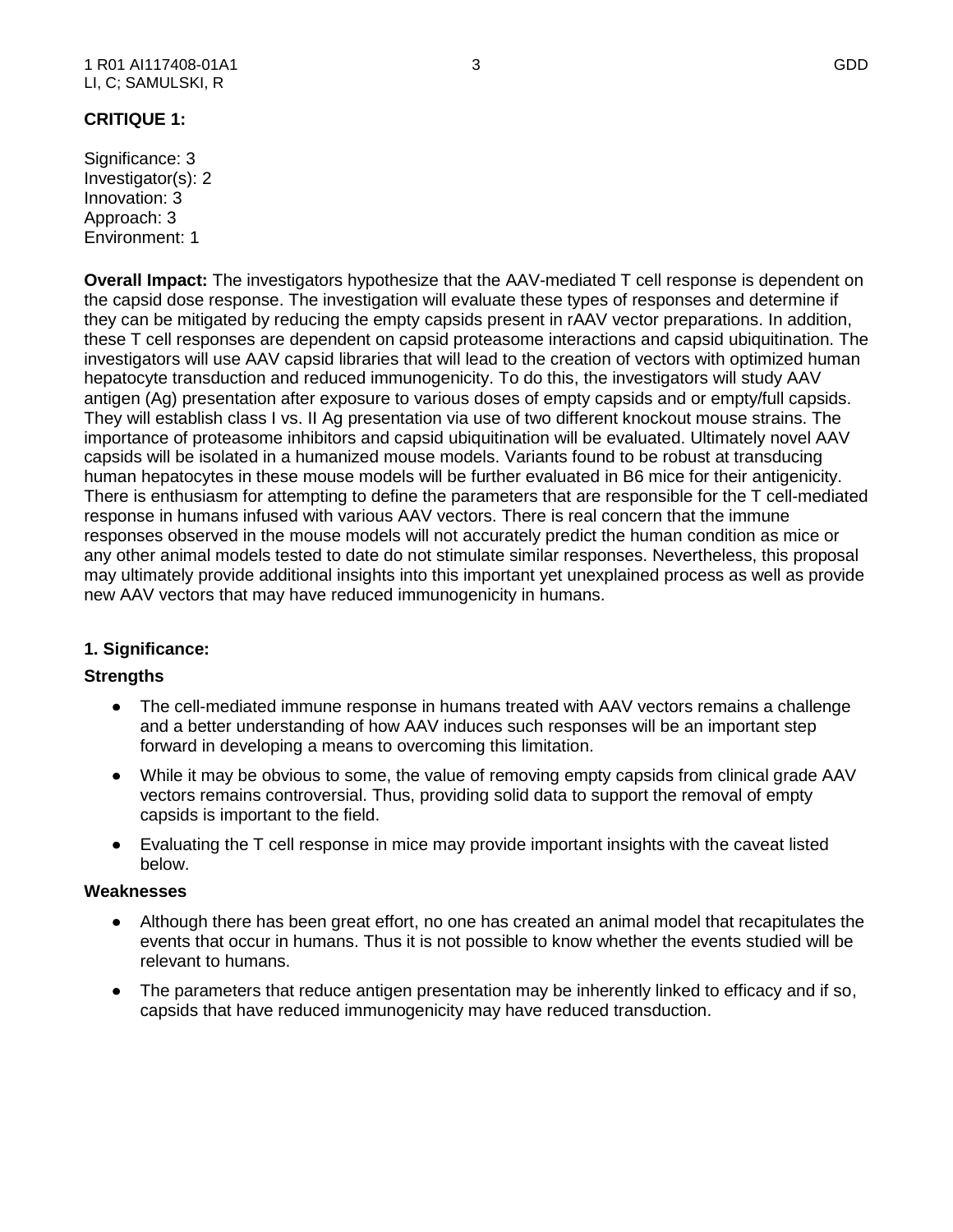## **2. Investigator(s):**

## **Strengths:**

Dr. Samulski is a world leader in AAV vector biology. Dr. Li did two post docs, the last ended with Dr. Samulski in 2004. Together they have a strong publication record with Dr. Li as first author.

### **Weaknesses**

 $\bullet$ Is Dr. Li has few senior author papers. He has been a faculty for 10 years yet most if not all of his publications are with Dr. Samulski– many of which Dr. Samulski is the senior author.

### **3. Innovation:**

### **Strengths**

Identifying effective humanized AAV variants that are resistant to ubiquitination result in a lower  $\bullet$ risk for activation of T cells is the most innovative feature of the proposal.

#### **Weaknesses**

Most of the methods and approaches are not highly innovative because it involves approaches and methods that are relatively well established.

### **4. Approach:**

#### **Strengths**

- The experiments are well described and the logical progression through each of the aims is easy to follow.
- To provide experimental support to show the proportion of empty capsids may influence the immune response is important. This is especially true because, as the investigators point out, not all of the T cell responses are dose dependent.
- The use of two serotypes, AAV-2 and AAV-8, are important because they have very different transduction efficiencies in mice.

#### **Weaknesses**

- The AAV-2 and AAV-8 variants, while having different transduction in mice, appear to have similar transduction in humans. The same may be true for the various capsid variants described herein.
- One mouse inbred strain is studied and the immune parameters measured may have nothing to do with the human condition.
- How is the capsid load ultimately removed from the cell if ubiquinition and other degradation pathways are blocked -- especially in terms of alternate processing and ultimate alternative antigen loading processing?
- The fumarylacetoacetate hydrolase deficiency (FRG) humanized mice are extremely difficult to generate. The data in Figure 10 suggests there is almost no reconstitution with human hepatocytes (70ng/ml at best).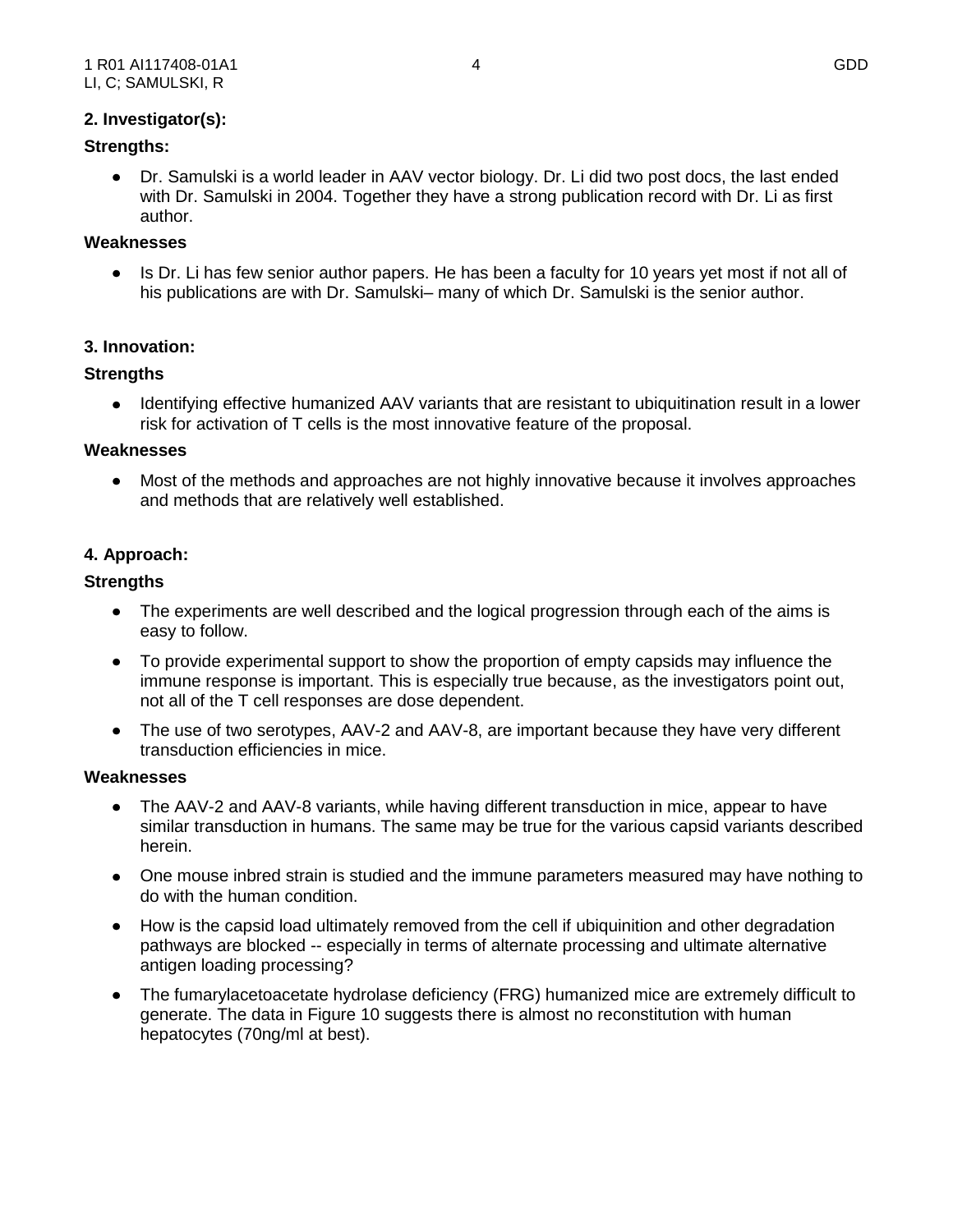# **Strengths**

Very strong AAV environment.

# **Weaknesses**

- This study lacks input from a bona-fide immunologist.
- Can they generate humanized mice as stated?

# **Vertebrate Animals:**

Is the proposed research involving vertebrate animals scientifically appropriate, including the justification for animal usage and protections for research animals described in the Vertebrate Animal section?

YES, all fine points addressed

 $\bullet$   $\cap$ K

# **Biohazards:**

Acceptable

 $\bullet$  OK

# **Resource Sharing Plans:**

Acceptable

# **Budget and Period of Support:**

Recommend as Requested

Recommended budget modifications or possible overlap identified:

Both the Principal Investigators have multiple NIH grants, some shared, that are related to AAV  $\bullet$ immune responses and/or capsid shuffling. Should be checked for overlap.

# **CRITIQUE 2:**

Significance: 1 Investigator(s): 1 Innovation: 2 Approach: 2 Environment: 1

**Overall Impact:** In this resubmission, the investigators have focused on many of the gray areas of rAAV gene therapy including the effects of empty vector particles and antigen presentation mechanisms. The immune response to rAAV vectors, particularly the CTL response, remains one of the greatest obstacles to effective gene therapy, yet the most poorly understood. The investigators will explore the novel concept that efficient transduction is negatively correlated with efficient antigen presentation due to trafficking through different subcellular compartments. If these pathways can be manipulated using proteosome inhibitors or ubiquitination mutants (Aim 2), it would have a profound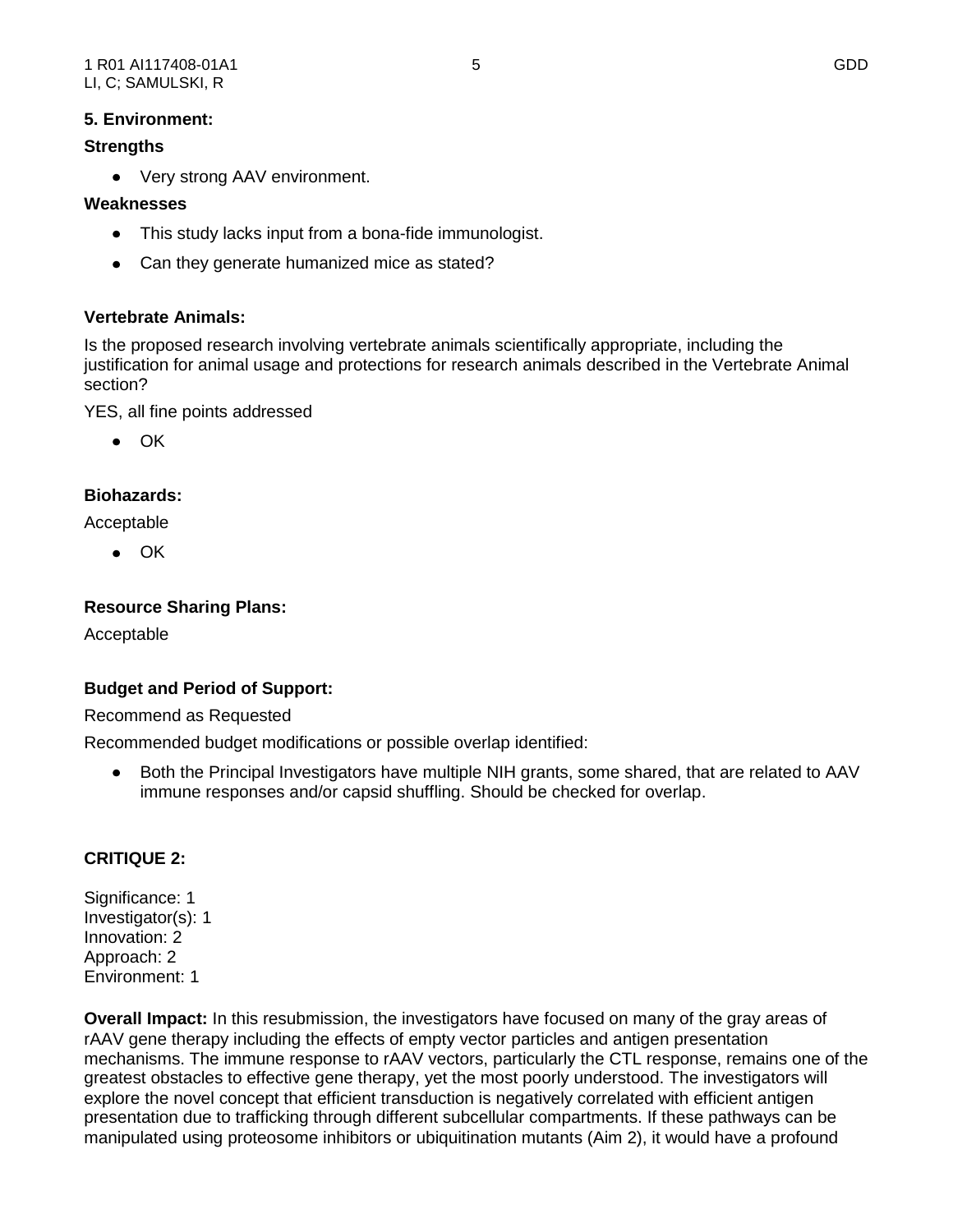impact on the field. Based on the hypothesis that empty vector capsids are trafficked differently than full capsids, the investigators will test their effects on transduction and CTL response in Aim 1. In Aim 3, they will use humanized mouse models to select for hepatotropic capsid mutants, and further characterize ubiquitination of these mutants in the xenograft model. Together, success in these aims could help overcome this significant obstacle to more effective liver-directed rAAV gene therapy.

# **1. Significance:**

## **Strengths**

- The primary focus of the proposal is on gene delivery to the liver, which has broad therapeutic applications in genetic diseases.
- The CTL response to rAAV gene therapy has had a greater impact on efficacy in clinical trials than the Ab response, given that patients with low levels of neutralizing Ab were selected for these trials. The CTL response is currently poorly understood.
- Understanding the role of empty vector capsids in the immune response will guide ongoing development of production methods and also increase the understanding of rAAV immune processing in general. The investigators have highlighted a great deal of conflicting information in the literature regarding the immune response to empty vectors and the role of proteosome inhibition. If these conflicts are convincingly resolved, there is a potential to greatly improve the efficacy of rAAV gene therapy.
- There is a significant potential that intervention with proteosome inhibitors at the time of gene delivery could both improve transduction efficiency and reduce the CTL response.

### **Weaknesses**

As pointed out by the investigators, it is unlikely to be feasible to study the CTL response in mice previously exposed to AAV, and retaining memory T-cells, due to the inhibitory effects of neutralizing Ab.

## **2. Investigator(s):**

## **Strengths**

The lead Principal Investigator, Dr. Li, has made significant contributions to all aspects of the immune response in relation to the efficacy of rAAV gene therapy, with a strong record of productivity. Dr. Samulski, the other Principal Investigator, has been a pioneer in the design and development of rAAV as a gene therapy vector, and continues to have a great impact on the field. They are highly likely to complete the proposed studies.

## **Weaknesses**

None.

# **3. Innovation:**

## **Strengths**

- The goal of selecting for CTL evasion is highly innovative, as most rAAV engineering has been geared toward evasion of neutralizing Ab and increasing transduction.
- Combined doses of wild type and OVA/empty and full capsids is an innovative approach to determine the differential effects of empty and full capsids on transduction and antigen presentation.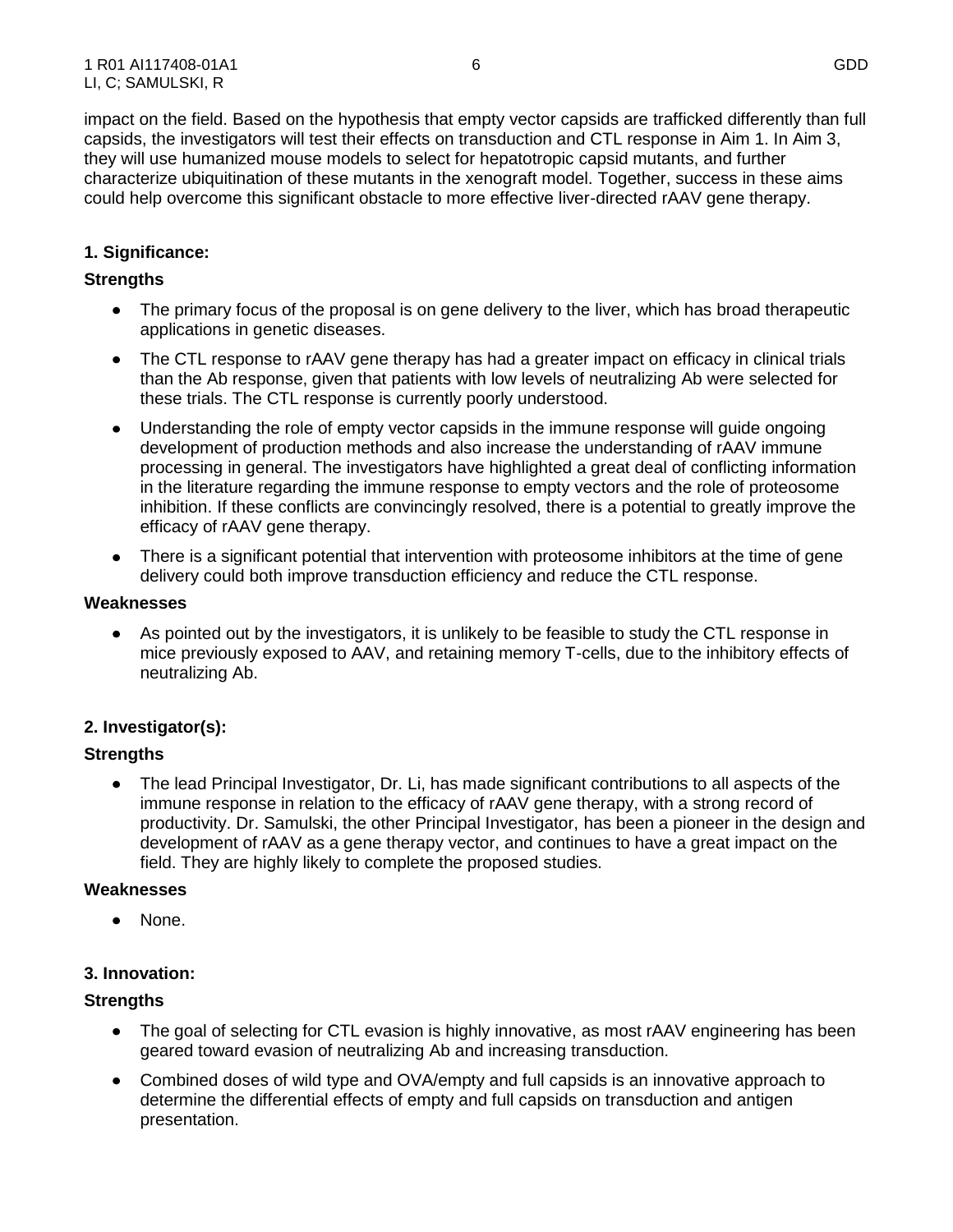• The thorough exploration of the effects of proteosome inhibitors and ubiquitination inhibiting mutations on transduction efficiency and the CTL response is novel.

### **Weaknesses**

 $\bullet$ The use of the humanized mouse liver as a means to select for hepatocyte tropism is not novel, although characterizing the CTL response in this context remains innovative.

# **4. Approach:**

## **Strengths**

- The systematic analysis of the immune response to empty capsids and the interrelationships between empty and full capsids and vector transduction are likely to yield valuable results.
- The use of the mice lacking either class I or class II antigen presentation is likely to be revealing in terms of understanding the CTL response in liver.
- The combination of proteosome inhibitor and capsid ubiquitination mutants is highly complementary and likely to shed light on crucial Ag presentation pathways.
- Alternative approaches are carefully considered in all 3 aims.

## **Weaknesses**

The evaluation of the CTL response to rAAV capsids will be limited to naive animals because in  $\bullet$ mice previously exposed to rAAV, and retaining memory T-cells which may be important in CTLmediated immune clearance, the pre-existing Ab levels would preclude vector transduction.

## **5. Environment:**

## **Strengths**

 $\bullet$ The research environment at University of North Carolina (UNC) and the UNC gene therapy center are outstanding.

## **Weaknesses**

• None.

# **Protections for Human Subjects:**

Not Applicable (No Human Subjects)

## **Vertebrate Animals:**

Acceptable

The 5 points are addressed and a thorough rationale for animal numbers is presented.

## **Biohazards:**

Acceptable

rAAV is a BSL1 agent and biohazard risks are easily manageable.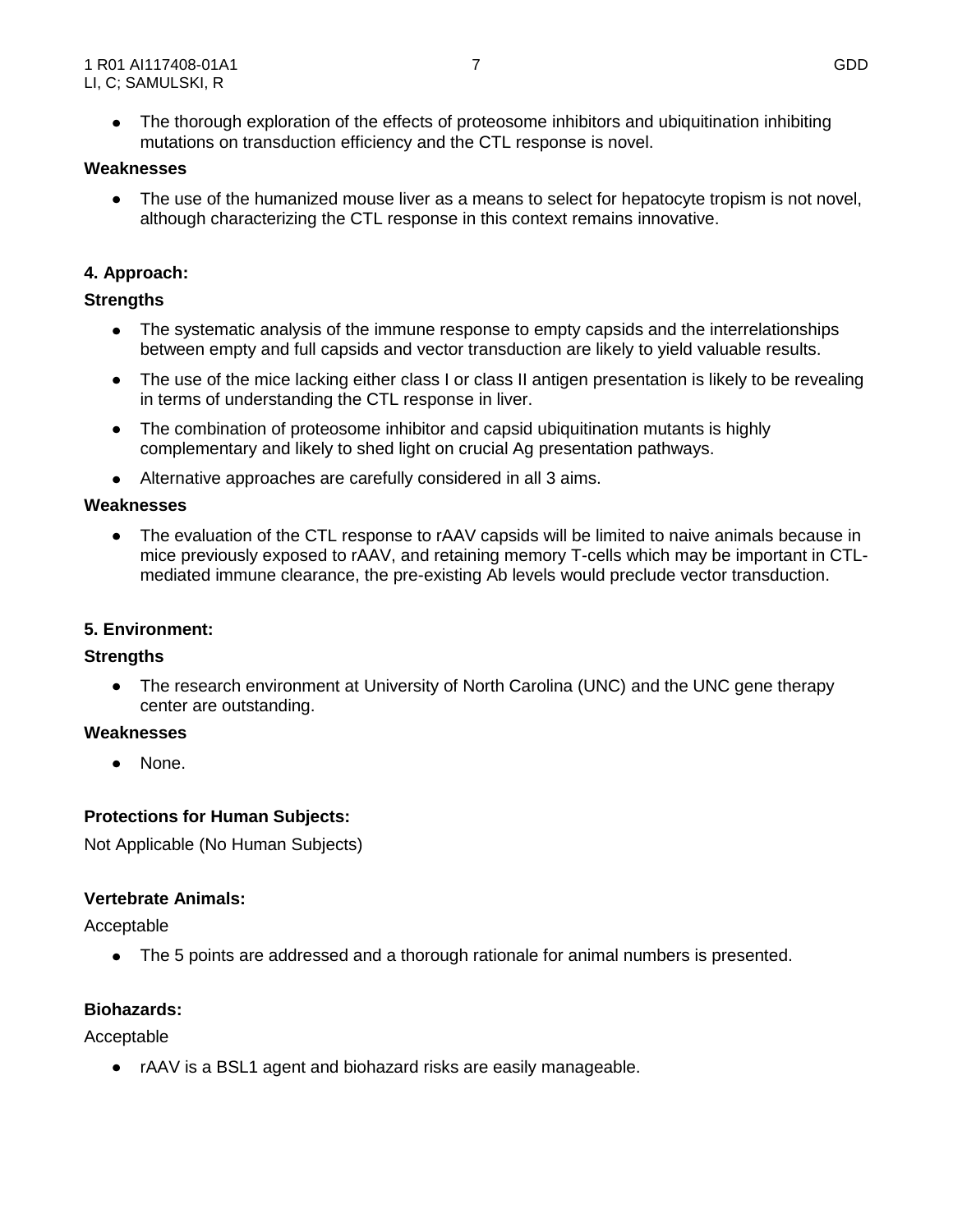### **Resubmission:**

- The investigators have responded to the previous review by combining two of the previous aims and adding an innovative new aim to select capsids that retain hepatocyte tropism in the context of humanized mouse liver, and then use this model to determine patterns of capsid ubiquitination related to antigen presentation.
- In response to the concern that insertion of the OVA peptide used to assay the capsid CTL response may interfere with vector transduction, the investigators propose an alternate approach using CTLs induced by AAV capsid delivered in the context of an adenovirus vector.

## **Resource Sharing Plans:**

Acceptable

### **Budget and Period of Support:**

Recommend as Requested

## **CRITIQUE 3:**

Significance: 2 Investigator(s): 1 Innovation: 3 Approach: 3 Environment: 1

**Overall Impact:** This is a revised multiple Principal Investigator application with due modifications submitted by Dr. Chengwen Li. Here the investigators have proposed to tackle the issue of antigen cross-presentation which is a major limiting factor for successful gene therapy for liver diseases using AAV. The investigators have proposed to develop AAV mutants that will avoid capsid ubiquitination and proteasomal degradation thereby decreasing AAV capsid antigen presentation and possibly minimizing CTL-mediated elimination, thereby leading to enhanced hepatocyte transduction. The mechanism of capsid antigen presentation from empty virions and full AAV particles will be elucidated using TAP-/ and Cat S-/- mice. Further, the investigators will explore directed evolution and rational design strategy to isolate AAV vectors with preferential hepatotropism and their ability to evade capsid specific CTL response in humanized mice. If successful, it will enable the development of potentially safer AAV vectors for hepatic gene therapy.

## **1. Significance:**

#### **Strengths**

Gene therapy using current AAV vectors suggest that capsid-specific CTLs eliminate AAV transduced hepatocytes thereby leading to suboptimal results. Therefore, the proposed strategy to develop new AAV capsids that bypass the host immune response is exciting.

#### **Weaknesses**

Although TAP-/- and Cat S-/- are very useful to determine molecular mechanisms involved in AAV immunogenicity, it would be necessary to employ Rag2gamma-/- mice reconstituted with humanized immune system.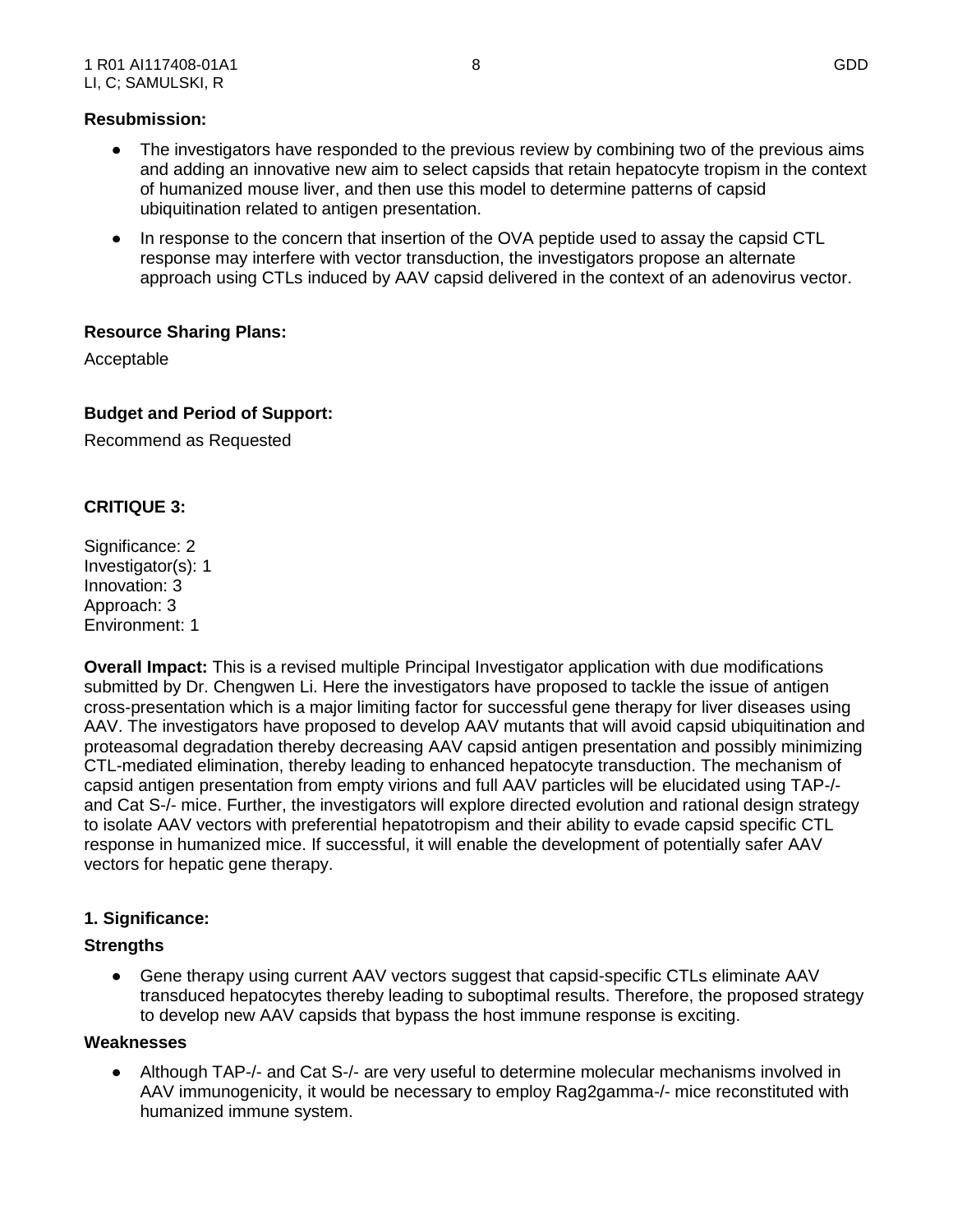## **2. Investigator(s):**

## **Strengths**

- The lead Principal Investigator has research expertise in studying immunogenicity as well as the development of AAV vectors.
- Dr. Samulski is an established leader in the field of AAV gene therapy. His extensive research expertise in AAV vector development significantly strengthens the proposal.
- Drs. Li and Samulski have established collaborations.

### **Weaknesses**

None

# **3. Innovation:**

## **Strengths**

- TAP-/- and Cat S-/- are very useful to determine molecular mechanism involved in AAV immunogenicity.
- Directed evolution and rational design strategy to develop AAV capsids that are hepatotropic but significantly less immunogenic.

#### **Weaknesses**

• It would be extremely important to perform these studies in humanized immune system reconstituted mice as it will mimic the human immune cell interaction with AAV.

## **4. Approach:**

## **Strengths**

- Use of TAP-/- and Cat S-/- mice to study AAV immunogenicity is impressive.
- Development of hepatotropic AAV capsids by directed evolution and rational design is very useful.
- Real-time in vivo bioluminescence imaging (BLI) will provide valuable information on new hepatotropic AAV capsids.

#### **Weaknesses**

- It is not clear what promoter is driving AAT expression.
- No consideration given for performing these studies in humanized immune system reconstituted mice as it will mimic the human immune cell interaction with AAV.
- The details of AAV2, 2G9, 2i8, 2i8G9, AAV9 luc vectors are not provided as a result it becomes extremely difficult to interpret the results.
- A strong rationale for generating multiple complex mutations in AAV capsid is not only time consuming and technically challenging but also appears highly ambitious.
- The BLI signal cannot accurately predict the organ source and the depth of AAV transduction. It is important to perform immunohistochemical analysis of multiple organs to accurately determine the degree of transduction and presence of APCs in addition to BLI.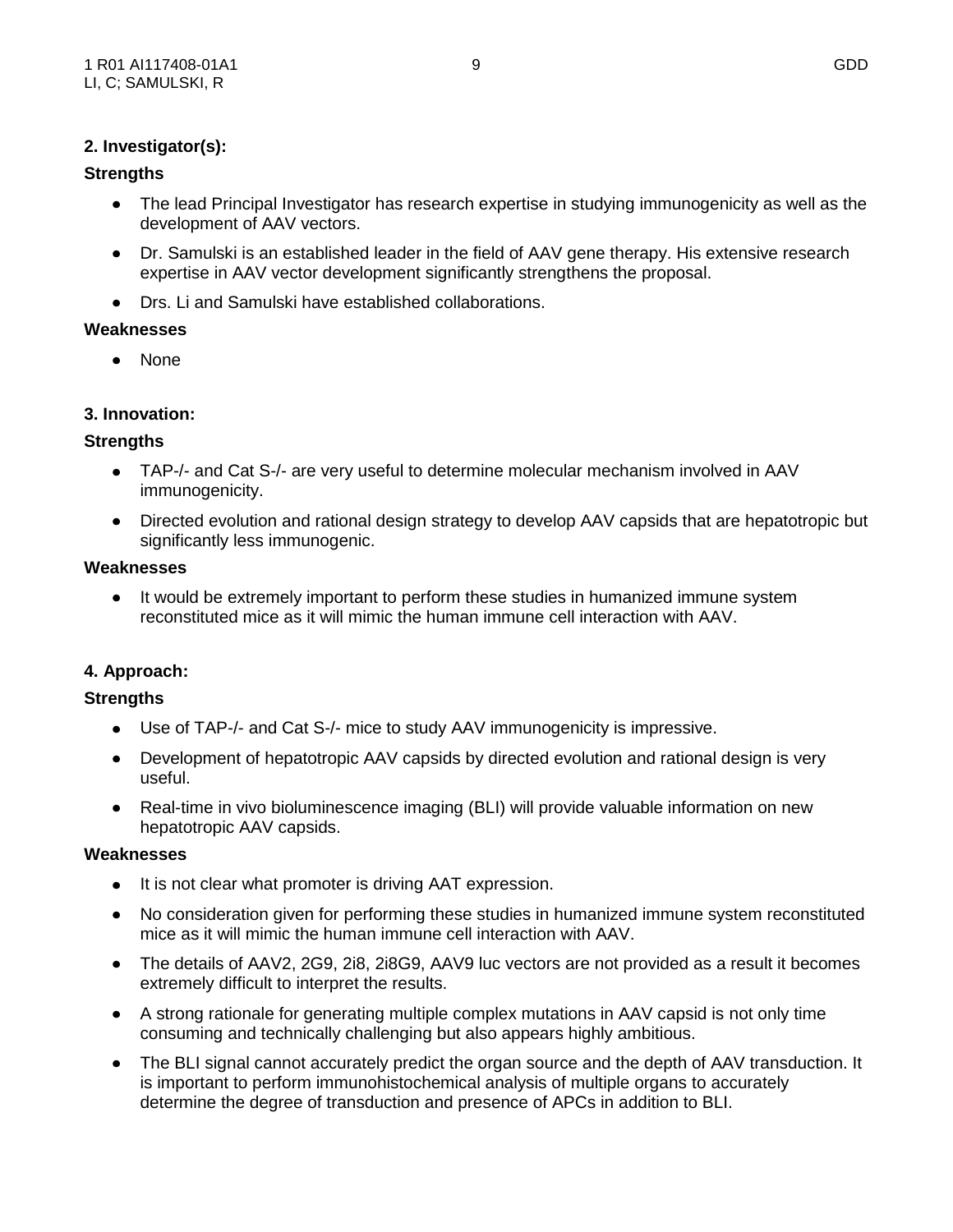- It is unclear why use of primary human hepatocytes instead of transformed HepG2 cells for in vitro studies has not been proposed.
- The proposal lists use 3490 mice. This number is impractical and requires careful evaluation of the experimental strategy.
- What is the need for testing several AAV capsid mutants instead of testing few potentially more useful select caspids?

# **5. Environment:**

### **Strengths**

- The University of North Carolina Chapel Hill Gene Therapy Center has excellent research facilities to carry-out proposed research.
- The investigators have full access to shared equipment at the core facilities and collaborators' lab and in the Gene Therapy Center.
- Overall the scientific environment at the North Carolina Chappell is very conducive for the research proposed in this proposal.

### **Weaknesses**

 $\bullet$ None.

# **Protections for Human Subjects:**

Not Applicable (No Human Subjects)

## **Vertebrate Animals:**

Is the proposed research involving vertebrate animals scientifically appropriate, including the justification for animal usage and protections for research animals described in the Vertebrate Animal section?

NO, animal welfare concerns or incomplete

• The proposal requires 3490 mice. This number is simply too large. What is need for testing several AAV capsid mutants?

## **Biohazards:**

Acceptable

## **Resubmission:**

This is a revised R01 application.  $\bullet$ 

## **Resource Sharing Plans:**

Acceptable

## **Budget and Period of Support:**

Recommend as Requested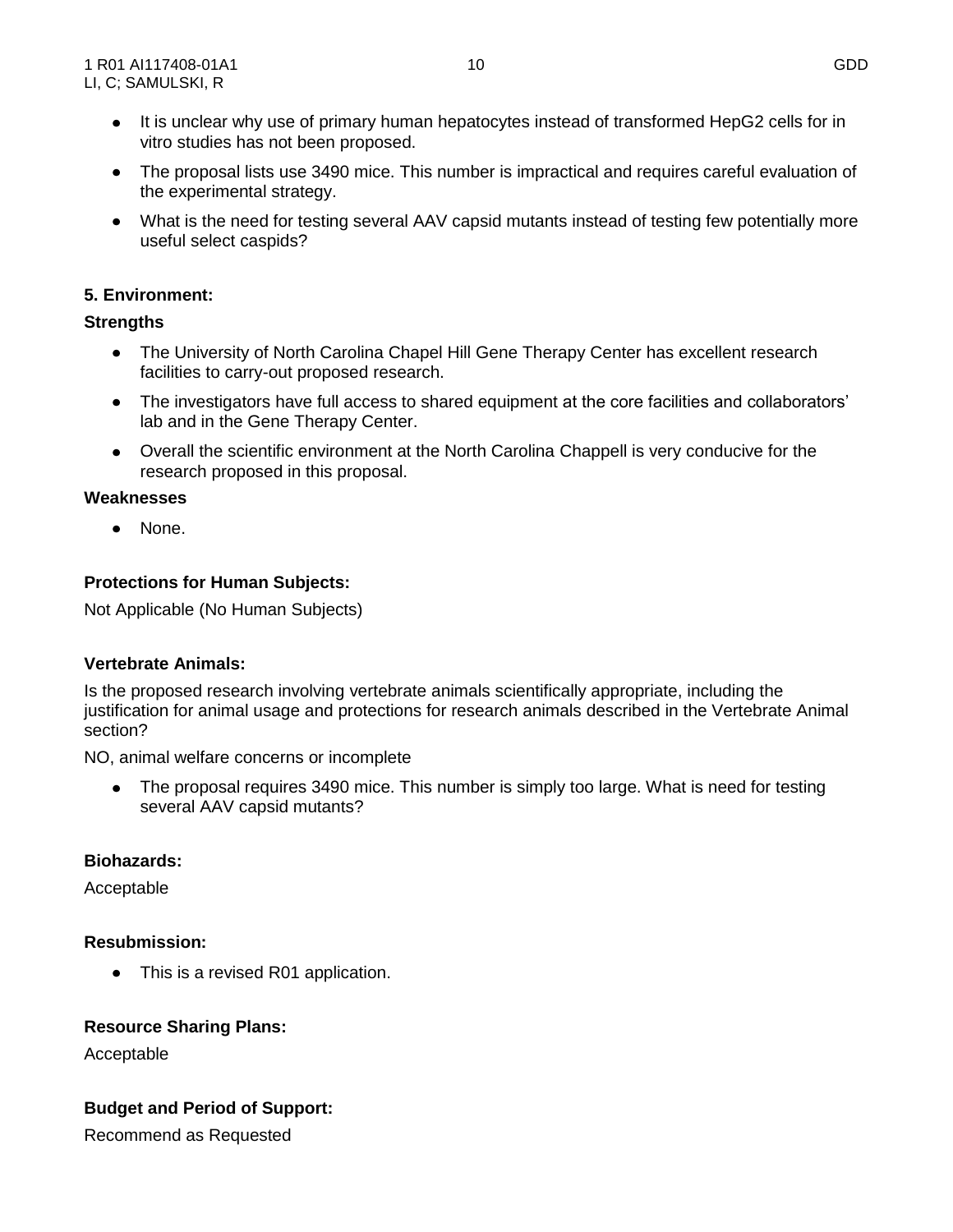### **THE FOLLOWING SECTIONS WERE PREPARED BY THE SCIENTIFIC REVIEW OFFICER TO SUMMARIZE THE OUTCOME OF DISCUSSIONS OF THE REVIEW COMMITTEE, OR REVIEWERS' WRITTEN CRITIQUES, ON THE FOLLOWING ISSUES:**

**VERTEBRATE ANIMAL (Resume): ACCEPTABLE.** Concerns raised by one reviewer about the number of animals to be used were mitigated during discussion by other reviewers who argued that the numbers are thoroughly justified.

**BUDGETARY OVERLAP:** Reviewers noted that possible overlap exists between the studies proposed in this application and funded grants awarded to both Principal Investigators.

# **COMMITTEE BUDGET RECOMMENDATIONS: The budget was recommended as requested.**

NIH has modified its policy regarding the receipt of resubmissions (amended applications). See Guide Notice NOT-OD-14-074 at http://grants.nih.gov/grants/guide/notice-files/NOT-OD-14-074.html. The impact/priority score is calculated after discussion of an application by averaging the overall scores (1-9) given by all voting reviewers on the committee and multiplying by 10. The criterion scores are submitted prior to the meeting by the individual reviewers assigned to an application, and are not discussed specifically at the review meeting or calculated into the overall impact score. Some applications also receive a percentile ranking. For details on the review process, see

http://grants.nih.gov/grants/peer\_review\_process.htm#scoring.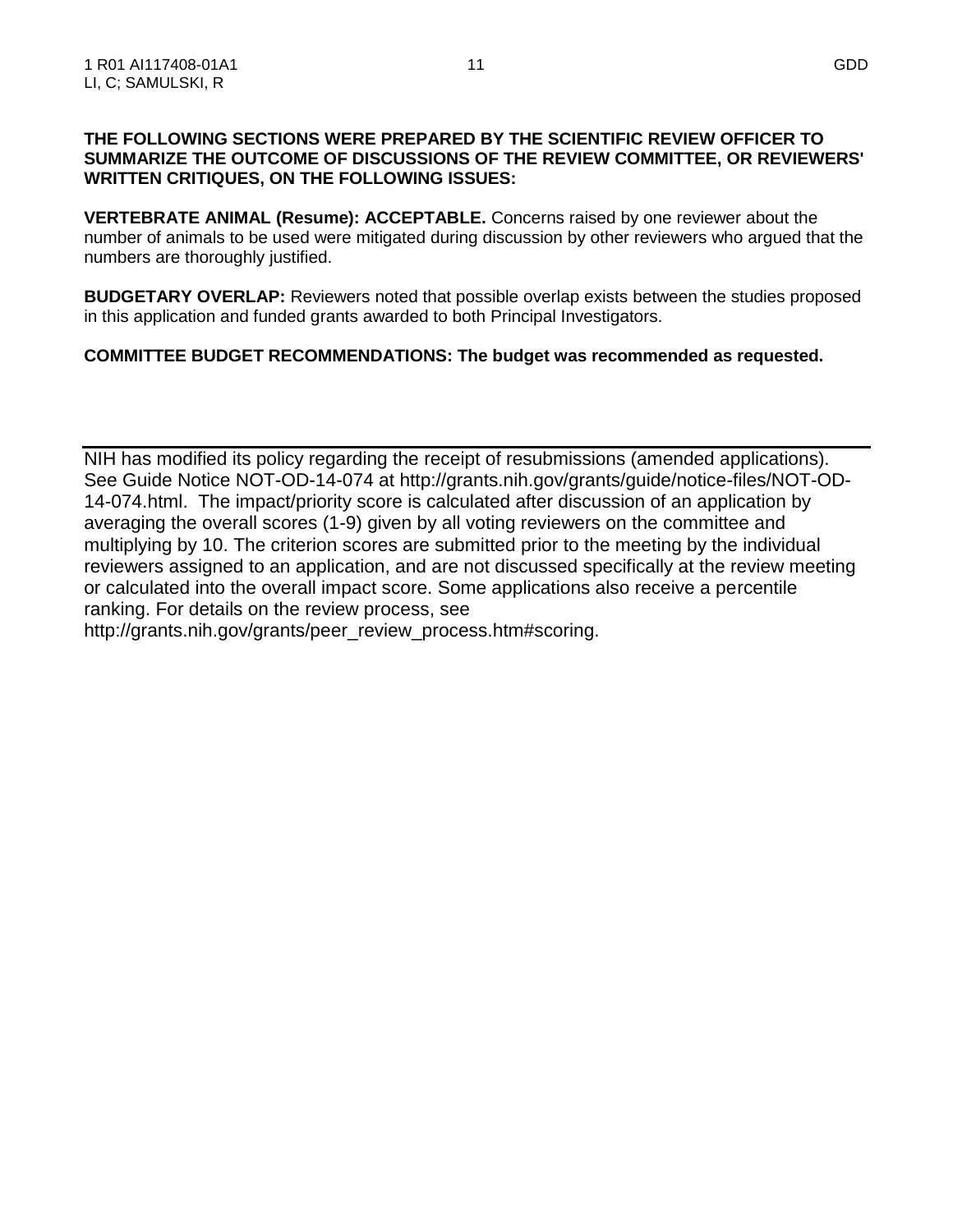#### **MEETING ROSTER**

### **Gene and Drug Delivery Systems Study Section Bioengineering Sciences & Technologies Integrated Review Group CENTER FOR SCIENTIFIC REVIEW GDD**

#### **October 21, 2015 - October 22, 2015**

#### **CHAIRPERSON**

GAO, JINMING , PHD PROFESSOR SIMMONS COMPREHENSIVE CANCER CENTER DEPARTMENT OF PHARMACOLOGY UNIVERSITY OF TEXAS SOUTHWESTERN MEDICAL **CENTER** DALLAS, TX 75390

#### **MEMBERS**

ABOODY, KAREN S, MD \* PROFESSOR DIVISION OF NEUROSURGERY DEPARTMENT OF NEUROSCIENCES CITY OF HOPE NATIONAL MEDICAL CENTER AND BECKMAN RESEARCH INSTITUTE DUARTE, CA 91010

CARRIER, REBECCA L, PHD ASSOCIATE PROFESSOR DEPARTMENT OF CHEMICAL ENGINEERING NORTHEASTERN UNIVERSITY BOSTON, MA 02115

CHEN, QIANG , PHD \* ASSOCIATE PROFESSOR THE BIODESIGN INSTITUTE AND SCHOOL OF LIFE SCIENCES ARIZONA STATE UNIVERSITY TEMPE, AZ 85287

DAWSON, MICHELLE R, PHD \* ASSISTANT PROFESSOR SCHOOL OF CHEMICAL & BIOMOLECULAR ENGINEERING GEORGIA TECH ATLANTA, GA 30332

FIGUEIREDO, MARXA L, PHD \* ASSISTANT PROFESSOR DEPARTMENT OF BASIC MEDICAL SCIENCES PURDUE UNIVERSITY COLLEGE OF VETERINARY MEDICINE WEST LAFAYETTE, LA 47907

GILL, HARVINDER SINGH, PHD \* ASSOCIATE PROFESSOR DEPARTMENT OF CHEMICAL ENGINEERING TEXAS TECH UNIVERSITY LUBBOCK, TX 794093121

GUAN, ZHIBIN , PHD \* PROFESSOR DEPARTMENT OF CHEMISTRY UNIVERSITY OF CALIFORNIA IRVINE, CA 92697

GUO, BIN , PHD \* ASSOCIATE PROFESSOR DEPARTMENT OF PHARMACEUTICAL SCIENCES NORTH DAKOTA STATE UNIVERSITY FARGO, ND 58108

HICKEY, ANTHONY JAMES, DSC, PHD DISTINGUISHED FELLOW RESEARCH TRIANGLE INSTITUTE RESEARCH TRIANGLE PARK, NC 27709

HUANG, LEAF , PHD FRED ESHELMAN DISTINGUISHED PROFESSOR DIVISION OF MOLECULAR PHARMACEUTICS CENTER FOR NANOTECHNOLOGY IN DRUG DELIVERY ESHELMAN SCHOOL OF PHARMACY UNIVERSITY OF NORTH CAROLINA CHAPEL HILL, NC 27599

JIN, MOONSOO M, SCD \* ASSOCIATE PROFESSOR DEPARTMENT OF RADIOLOGY WEILL CORNELL MEDICAL COLLEGE NEW YORK, NY 10065

KAY, MARK A, MD, PHD \* PROFESSOR DEPARTMENTS OF PEDIATRICS AND GENETICS PROGRAM IN HUMAN GENE THERAPY SCHOOL OF MEDICINE STANFORD UNIVERSITY STANFORD, CA 94305

LANZA, GREGORY M, MD, PHD PROFESSOR DEPARTMENT OF MEDICINE WASHINGTON UNIVERSITY ST. LOUIS, MO 63108

LAVIK, ERIN , PHD ASSOCIATE PROFESSOR DEPARTMENT OF BIOMEDICAL ENGINEERING CASE WESTERN RESERVE UNIVERSITY CLEVELAND, OH 44106

LIM, CAROL S, PHD ASSOCIATE PROFESSOR DEPARTMENT OF PHARMACEUTICS AND PHARMACEUTICAL CHEMISTRY THE UNIVERSITY OF UTAH SALT LAKE CITY, UT 84108

LOPEZ-BERESTEIN, GABRIEL , MD PROFESSOR DEPARTMENT OF EXPERIMENTAL THERAPEUTICS M.D. ANDERSON CANCER CENTER UNIVERSITY OF TEXAS HOUSTON, TX 77030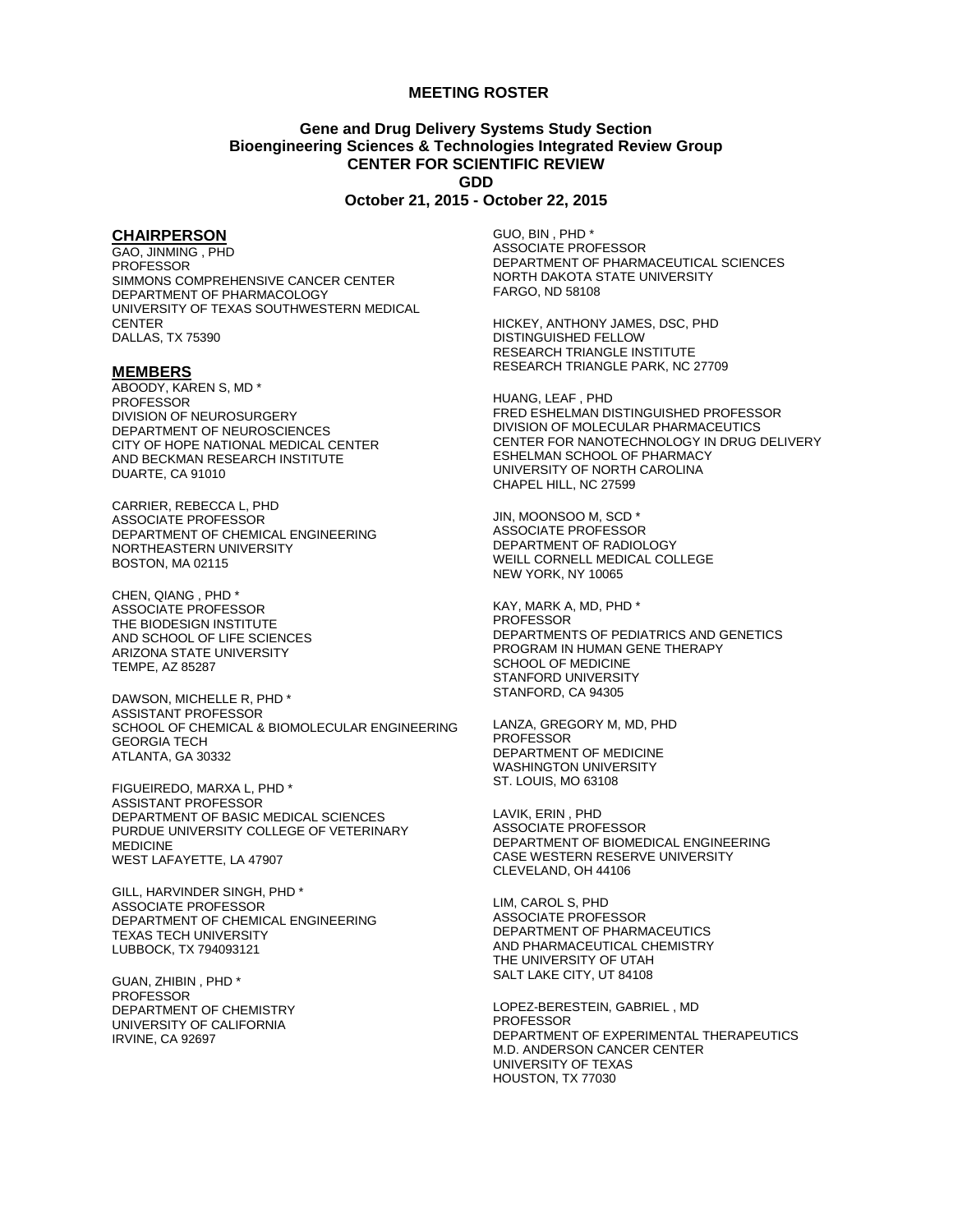MAYNARD, JENNIFER A, PHD \* ASSOCIATE PROFESSOR MCKETTA DEPARTMENT OF CHEMICAL ENGINEERING COCKRELL SCHOOL OF ENGINEERING THE UNIVERSITY OF TEXAS AT AUSTIN AUSTIN, TX 78712

MCCARTY, DOUGLAS M, PHD ASSOCIATE PROFESSOR THE RESEARCH INSTITUTE AT NATIONWIDE CHILDREN'S HOSPITAL COLUMBUS, OH 43205

MITRAGOTRI, SAMIR S, PHD PROFESSOR DEPARTMENT OF CHEMICAL ENGINEERING UNIVERSITY OF CALIFORNIA, SANTA BARBARA SANTA BARBARA, CA 93106

MOHAN, RAJIV RAVINDRA, PHD \* PROFESSOR MASON EYE INSTITUTE, SCHOOL OF MEDICINE DEPTS OF OPHTHALMOLOGY AND BIOMEDICAL **SCIENCES** COLLEGE OF VETERINARY MEDICINE UNIVERSITY OF MISSOURI COLUMBIA, MO 65211

MORRAL, NURIA , PHD ASSOCIATE PROFESSOR DEPARTMENT OF MEDICAL AND MOLECULAR GENETICS INDIANA UNIVERSITY SCHOOL OF MEDICINE OF MEDICINE INDIANAPOLIS, IN 46202

MURPHY, WILLIAM L, PHD \* HARVEY D. SPANGLER PROFESSOR DEPARTMENT OF BIOMEDICAL ENGINEERING & ORTHOPEDICS UNIVERSITY OF WISCONSIN-MADISON MADISON, WI 53705

PAN, DAO , PHD \* ASSOCIATE PROFESSOR DEPARTMENT OF PEDIATRICS, DIVISION OF EXPERIMENTAL HEMATOLOGY AND CANCER BIOLOGY CINCINNATI CHILDREN'S HOSPITAL MEDICAL CENTER CINCINNATI, OH 45229

PANITCH, ALYSSA , PHD \* LESLIE A. GEDDES PROFESSOR WELDON SCHOOL OF BIOMEDICAL ENGINEERING PURDUE UNIVERSITY WEST LAFAYETTE, IN 47907

PFEIFER, BLAINE , PHD \* ASSOCIATE PROFESSOR DEPARTMENT OF CHEMICAL AND BIOLOGICAL ENGINEERING STATE UNIVERSITY OF NEW YORK AT BUFFALO BUFFALO, NY 142604200

PUN, SUZIE H, PHD ROBERT F. RUSHMER PROFESSOR DEPARTMENT OF BIOENGINEERING UNIVERSITY OF WASHINGTON SEATTLE, WA 98195

REGE, KAUSHAL , PHD \* ASSOCIATE PROFESSOR CHEMICAL ENGINEERING ARIZONA STATE UNIVERSITY TEMPE, AZ 85287

RENSLO, ADAM ROBERT, PHD \* ASSOCIATE PROFESSOR DEPARTMENT OF PHARMACEUTICAL CHEMISTRY ASSOCIATE DIRECTOR, SMDC UNIVERSITY OF CALIFORNIA AT SAN FRANCISCO SAN FRANCISCO, CA 94143

ROTH, CHARLES M, PHD PROFESSOR DEPARTMENT OF CHEMICAL AND BIOCHEMICAL ENGINEERING RUTGERS UNIVERSITY PISCATAWAY, NJ 08854

WANG, PIN , PHD **PROFESSOR** DEPARTMENT OF CHEMCIAL ENGINEERING UNIVERSITY OF SOUTHERN CALIFORNIA LOS ANGELES, CA 90089

WONG, JOYCE Y, PHD \* PROFESSOR DEPARTMENT OF BIOMEDICAL ENGINEERING BOSTON UNIVERSITY BOSTON, MA 02215

XIAO, WEIDONG , PHD \* PROFESSOR DEPARTMENT OF MICROBIOLOGY & IMMUNOLOGY SOL SHERRY THROMBOSIS RESEARCH CTR TEMPLE UNIVERSITY PHILADELPHIA, PA 19104

YANTASEE, WASSANA , PHD \* ASSOCIATE PROFESSOR DEPARTMENT OF BIOMEDICAL ENGINEERING OREGON HEALTH AND SCIENCE UNIVERSITY PORTLAND, OR 97239

#### **SCIENTIFIC REVIEW OFFICER**

RUBINSTEIN, AMY L, PHD SCIENTIFIC REVIEW OFFICER CENTER FOR SCIENTIFIC REVIEW NATIONAL INSTITUTES OF HEALTH BETHESDA, MD 20892

#### **EXTRAMURAL SUPPORT ASSISTANT**

DAWKINS, DEBBIE D EXTRAMURAL SUPPORT ASSISTANT CENTER FOR SCIENTIFIC REVIEW NATIONAL INSTITUTES OF HEALTH BETHESDA, MD 20892